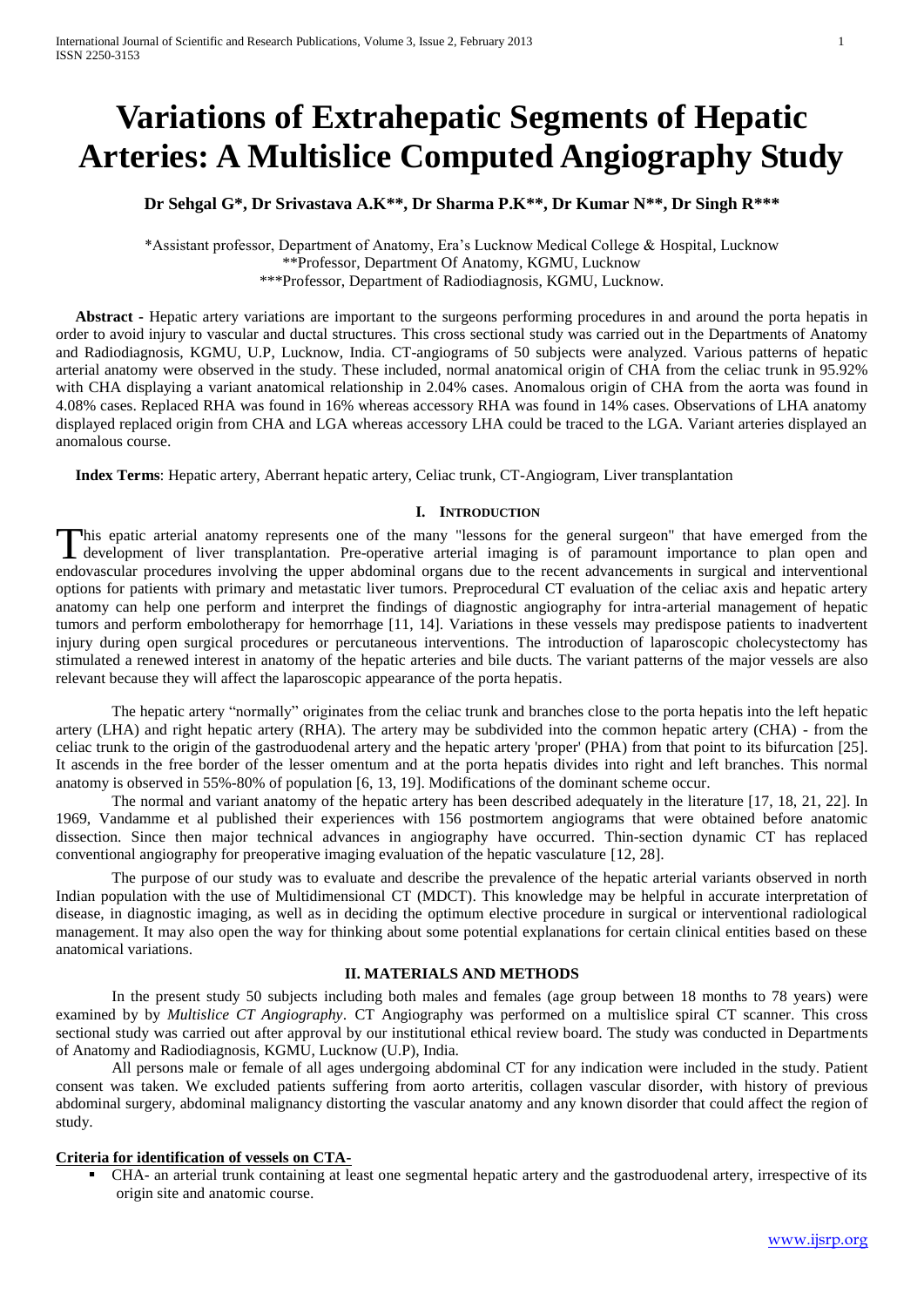International Journal of Scientific and Research Publications, Volume 3, Issue 2, February 2013 2 ISSN 2250-3153

- PHA an arterial trunk before branching into the right and left hepatic arteries, regardless of its origin site or anatomic course.
- LHA  $&$  RHA the arteries supplying the right and left liver substance.

The dynamic spiral CT scans were obtained. MDCT raw data was transferred to a computer workstation and processed using multiplanar reformation (MPR) technique, maximum intensity projection (MIP), curved planar reconstruction, and volume rendering (VR). The anatomical variations detected on 3-D images were studied on the axial source images. Multiplanar reconstructions (MPRs) were used to study the anatomical relationship to the surrounding structures. The axial images were used for final confirmation of variant anatomical findings.

#### **III. RESULTS**

#### **1. Variations of common hepatic artery**

In 95.92% cases CHA displayed a normal anatomical origin from the celiac artery or its equivalent (Fig.1). In 4.08% CHA originated from the aorta (Fig.2). We observed a single case of absent CHA. In this particular case LHA originated from LGA, the RHA originated from the SMA and the GDA was seen arising from the aorta (Fig.3) (Table 1).

Common hepatic artery coursed superior to the pancreas (suprapancreatic) in all the subjects where it was present (28 males, 21 females). In majority of cases (97.96%) CHA was present *anterior* to the portal vein (Fig.4a). In 2.04% cases CHA coursed *posterior* to the portal vein (Fig.4b).

## **2. Variations of right hepatic artery**

In 86% cases a single right hepatic artery was found, whereas, in 14% cases two right hepatic arteries were found. Within the single artery group in 83.72% cases RHA originated from the PHA (Fig.5). Variant origins of the RHA were observed from SMA in 11.62% (Fig. 6), CA (2.33%) (Fig. 7) and the GDA in 2.33% subjects (Fig.8). **Accessory** right hepatic arteries were observed in 14% cases. In 6% cases the accessory RHA originated from the celiac trunk whereas in 8% cases the accessory artery was given off as a branch of the SMA (Table 2).

Out of 43 cases with single RHA, a *preportal* RHA coursing anterior to the portal vein was observed in 90.70% (n=39) cases whereas a variant *retroportal* course of the single RHA behind the portal vein was observed in 9.30% (n=4) cases.

Single RHAs passing posterior to the common hepatic duct (normal anatomical description) were seen in 81.40% (n=35) cases whereas variant course of the single RHA where it was anterior to the common hepatic duct was seen in 18.60% (n=8) cases.

*Accessory RHAs* traversed posterior to the portal vein (through the portocaval space), and posterior to the common hepatic duct irrespective of their site of origin all the 7 cases (Fig.9) (Table 3).

#### **3. Variations of the left hepatic artery**

Single left hepatic artery  $(LHA)$  was found in 96% (n=48) cases of the total. Amongst these cases LHA originated from the PHA in 83.33% (Fig.10). Origin of the LHA could also be traced to the CHA in 12.50% (Fig.11) and from the LGA in 4.17% cases (Fig. 12). Accessory LHAs were seen in 4% (n=2) cases. In both the cases accessory LHAs were branches of LGA (Table 4).

The RHA displayed *significantly higher* prevalence of variations as compared to the LHA. 2% (n=1) cases had a variant anatomy involving both the RHA and LHA.

#### **IV. DISCUSSION**

In upper abdominal surgery, hepatic arterial blood flow should be preserved whenever possible to avoid or minimize serious hepatic ischemic complications.

CHA is the key component of the variant anatomy in describing variations for image interpretation, communication with surgeons, and scientific communication. The CHA can have a variant origin other than the celiac axis and take various anatomic courses [5, 34]. The specific type of celiac axis or hepatic artery variation can be appropriately named according to the definition of the CHA, and more complex combined variations could thus be objectively described as stated by Song *et al*., 2010.

CHA was absent in 2% cases in our study whereas Song *et al*. reported absent CHA in 1.1%. We found CHA origin from the celiac axis or its equivalent in 94% cases out of which 2% CHAs had variant relationship to the pancreas and portal vein whereas Song *et al*., reported a lower prevalence of variant CHA originating from the celiac axis in 0.15%. The variant CHAs passed through the retroportal space a course identical to that of a variant right hepatic artery arising from the CHA or the celiac axis [7, 20]. CTA studies have reported replaced CHA origin from aorta in 0.40%, but we reported a higher prevalence of variant CHAs (4%) originating from aorta. All variant CHAs had a normal suprapancreatic preportal course in accordance with the study of song et al. Variant CHA has been most commonly reported from SMA [26, 32]. We could not find any variant CHA originating from the SMA in our study probably due to a smaller sample size.

The aberrant hepatic arteries may be *incidental/ accessory* or *replaced artery .*Variations in the hepatic arterial pattern which have been reported in the literature are purely based on the origin of the hepatic artery and its branching pattern. We found replaced RHAs in 14% which included a variant origin from SMA in 7% lower than a previous study [4] which encountered replaced RHA arising from the SMA in 15% and another [3] which also reported that approximately 12.2% of individuals were found to have variant right hepatic arterial supplies. Another study has reported variant RHA from the SMA in 17% and from the GDA in 6% [8]. *Accessory* right hepatic arteries were observed in 14% (CA 6%, SMA 8%) cases whereas previous studies found accessory right hepatic arteries from SMA in 2.5% [3]. These accessory arteries originating from SMA traversed posterior to the portal vein (through the portocaval space), and posterior to the common hepatic duct. Accessory hepatic arteries have also been reported from GDA, LGA and right phrenic artery [3].

We observed replaced LHA from CHA in 12.50% and LGA in 4.17% but our findings differed from other studies which observed replaced LHA from LGA in 8% [32] and 17% [23] cases. Accessory LHAs were found originating from LGA in 4%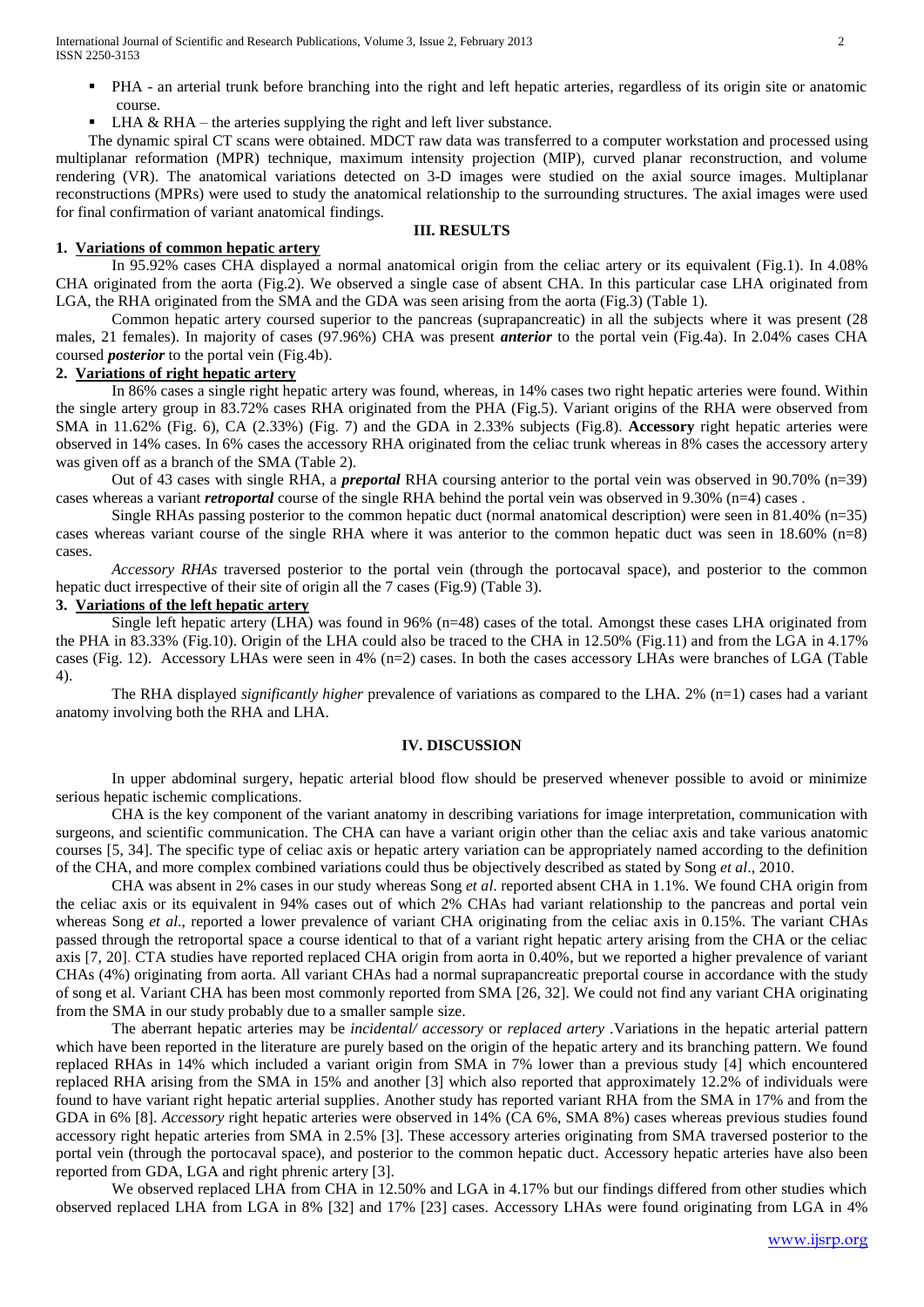subjects in our study. This finding was in variance to another angiographic study which reported a prevalence of 15% [3] and a cadaveric study which found accessory left hepatic artery from the LGA in 8.8% [23].

Occurrence of aberrant vessels can be explained on embryological basis, according to which there should be presence of sufficient quantities of signalling molecules and growth factors produced by the developing and migrating mammalian cells for the normal development of any viscera. In the event of an improper signalling and incorrect gradient visceral anomalies may occur [10].

The anatomical knowledge of different variations of hepatic artery is required to reduce the number of iatrogenic complications in traditional and laparoscopic hepatobiliopancreatic surgery [24]. Likewise, the surgeon applies this knowledge in the surgical management of liver trauma in the region [15, 24], aneurysm of the hepatic artery, liver transplant surgery [1, 16] pancreaticoduodenectomy [22], radical gastrectomy [30] and countless surgeries themselves of this complex anatomical region. When the right hepatic artery originates from the superior mesenteric artery or directly from the aorta and courses in relation to the head of pancreas it can be injured during pancreaticoduodenectomy if it is not recognized. Therefore existence of such variants should be sought systematically by a careful dissection of the hepatic pedicle and the adventitial dissection of the superior mesenteric artery [9, 27].

During dissection of nodes in radical gastrectomy, surgeon should take into account the presence of aberrant left hepatic artery originating from left gastric artery, especially if replacement, a situation that would require the surgeon to perform a left hepatic lobectomy in case of injury [30]. During the laparoscopic treatment of gastroesophageal reflux, the presence of a left hepatic artery may pose difficulties during surgery. The clipping section of this artery can lead to hepatic necrosis. To expose the hiatal region in these cases wide dissection of the aberrant left hepatic artery should be carried out for its mobilization down [5].

In liver transplantation surgery, it is necessary to understand fully the anatomy and possible variations of irrigation liver donors. During orthotopic liver transplantation, the arterial reconstruction is an important step. The presence of an anatomical variation of the hepatic artery of the donor requires an adaptation of the arterial reconstruction technique to obtain an optimal perfusion of the territories of the graft and avoid certain complications which are dominated by thrombosis of the hepatic artery [2,16].When questions arise during bench surgical preparation of the graft, assistance of an angiogram can be helpful to better understand variant anatomy before further dissection is carried out.

Therefore knowledge about the diverse hepatic artery variations observed in our study may be helpful for planning surgical and/ or interventional procedures [31, 33].

#### **Conclusion**:

 The anatomy of the hepatic artery is subject to many variations. These anatomical variations are the result of a complex organogenesis through intricate steps.

A higher prevalence (14%) of accessory right hepatic arteries was found in the present study. Variation of right hepatic artery was **significantly higher** (44%) than the left (20%). Accessory left hepatic artery was invariably arising from LGA.

These data are useful for the planning and conduct of radiological and surgical procedures.

## **ACKNOWLEDGEMENT**

I sincerely express my profound heartfelt gratitude to my teachers Dr Anita Rani, Dr Jyoti Chopra, Dr Archana Rani and other teaching staff of the department of Anatomy, KGMU, the management and Principal of Era's medical college for their constant and unfailing kind support, valuable suggestions and encouragement directly or indirectly to carry out this work.

#### **REFERENCES**

- 1) Chaib E, Ribeiro MA Jr, Saad WA, Gama-Rodrigues [The main hepatic anatomic variations for the purpose of split-liver transplantation.](http://www.ncbi.nlm.nih.gov/pubmed/15848623) J.Transplant Proc. 2005; 37(2):1063-6.
- 2) Chun Zhao J, Lu Chun S, Nan Yan L et al. Incidence of hepatic artery and treatment 'Complications After Liver Transplantation. World J Gastroenterol. 2003; 9: 2853-55.
- 3) Covey AM, Brody LA, Maluccio MA, Getrajdman GI, Brown KT. Variant hepatic arterial anatomy revisited: digital subtraction angiography performed in 600 patients. Radiology. 2002;224(2):542-547.
- 4) Gruttadauria S, Foglieni CS, Doria C, Luca A, Lauro A, Marino IR. The hepatic artery in liver transplantation and surgery: vascular anomalies in 701 cases. Clin. Transplant. 2001;15:359-63.
- 5) [Hendrickson](http://www.ncbi.nlm.nih.gov/sites/entrez?cmd=search&db=PubMed&term=%20Hendrickson%2BRJ%5bauth%5d) RJ[, Yu](http://www.ncbi.nlm.nih.gov/sites/entrez?cmd=search&db=PubMed&term=%20Yu%2BS%5bauth%5d) S[, Bensard](http://www.ncbi.nlm.nih.gov/sites/entrez?cmd=search&db=PubMed&term=%20Bensard%2BDD%5bauth%5d) DD[, Petty](http://www.ncbi.nlm.nih.gov/sites/entrez?cmd=search&db=PubMed&term=%20Petty%2BJK%5bauth%5d) JK[, Patrick](http://www.ncbi.nlm.nih.gov/sites/entrez?cmd=search&db=PubMed&term=%20Patrick%2BDA%5bauth%5d) DA, [Karrer](http://www.ncbi.nlm.nih.gov/sites/entrez?cmd=search&db=PubMed&term=%20Karrer%2BFM%5bauth%5d) FM. Preservation of an Aberrant Left Hepatic Artery During Laparoscopic Nissen Fundoplication. JSLS. 2006; Apr-Jun; 10(2): 180–183.
- 6) Hiatt JR, Gabbay J, Busutil RW. Surgical anatomy of the hepatic arteries in 1000 cases. Ann Surg. 1994; 220:50-2.
- 7) Ito K, Choji T, Fujita T, et al. Imaging of the portacaval space . AJR Am J Roentgenol.1993; 161 (2) : 329 334.
- 8) Jones RM, Hardy KJ. The hepatic artery: a reminder of surgical anatomy. J R Coll Surg Edinb. 2001;46:168-70.
- 9) Jordan GL: Pancreatic resection for pancreatic cancer. Surg Clin North Am.1989; 6(3): 569-97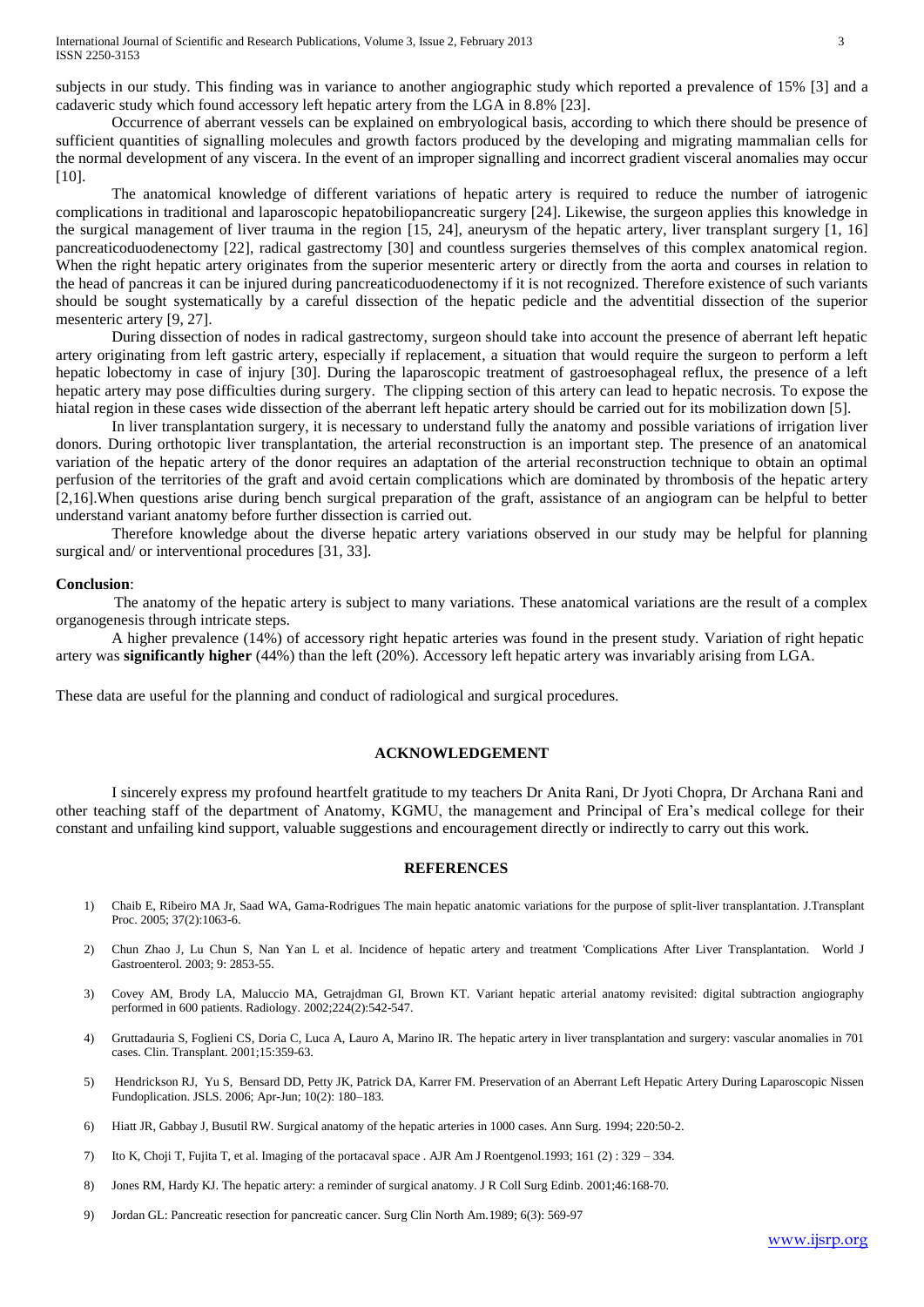International Journal of Scientific and Research Publications, Volume 3, Issue 2, February 2013 4 ISSN 2250-3153

- 10) Kulesza RJ Jr, Kalmey JK, Dudas B, Buck WR. Vascular anomalies in a case of situs inversus. Folia Morphol. 2007;60:69-73.
- 11) Lee KH, Sung KB, Lee DY, Park SJ, Kim KW, Yu JS. Transcatheter arterial chemoembolization for hepatocellular carcinoma: anatomic and hemodynamic considerations in the hepatic artery and portal vein. Radio- Graphics. 2002; 22 (5): 1077 – 1091.
- 12) Lee SS, Kim TK, Byun JH, et al. Hepatic arteries in potential donors for living related liver transplantation: evaluation with multidetector row CT angiography. Radiology. 2003; 227 (2): 391 – 399.
- 13) Lerut J, Laterre PF, Roggen F et al. Adult hepatic retransplantation. UCL experience. Acta Gastro Enterologica Belgica. 1999; 12: 261-6.
- 14) Liu DM, Salem R, Bui JT, et al. Angiographic considerations in patients undergoing liver-directed therap. J Vasc Interv Radiol. 2005; 16 (7): 911 935.
- 15) Madariaga JR, Forest Dodson S, Selby R, et al. Corrective treatment and anatomic considerations for laparoscopic cholecystectomy injuries. J Am Coll Surg. 1994; 179: 321-325.
- 16) Makisalo H, Chaib E, Krokos N, Calne R. Hepatic Arterial Variations and liver-related diseases of 100 consecutive Donors. Transpl Int. 1993; 6 (6): 325-9.
- 17) Michels NA. Blood supply and anatomy of the upper abdominal organs. Philadelphia: JB Lippincott Co, 1955: 1-581.
- 18) Michels NA. Newer anatomy of the liver and its variant blood supply and collateral circulation. Am J Surg. 1962; 112:337-347.
- 19) Nelson TM, Pollak R, Jonasson O, Abcarian H. Anatomic variants of the celiac, superior mesenteric, and inferior mesenteric arteries and their clinical relevance. Clin Anat. 1988; 1:75-91.
- 20) Noon MA, Young SW. Case report: aberrant right hepatic artery—a normal variant demonstrated by computed tomography. J Comput Assist Tomogr. 1981; 5 (3): 411 – 412.
- 21) Rajendran SS, Anbumani SK, Subramaniam A, Balaji MST, Rajendran HSR. Variable Branching Pattern of The Common Hepatic Artery And The Celiac Artery. Journal of Clinical and Diagnostic Research. 2011;November (Suppl-2), Vol-5(7): 1433-1436.
- 22) Ramanadham S, Toomay SM, Adam YC, Balch GC, Sharma R, Schwarz RE, Mansour JC (2012) Rare Hepatic Arterial Anatomic Variants in Patients Requiring Pancreatoduodenectomy and Review of the Literature. Article ID 953195, 3 pages doi:10.1155/2012/953195
- 23) Rawat KS. CT angiography in evaluation of vascular anatomy and prevalence of vascular variants in upper abdomen in cancerpatients. Ind J Radiol Imag. 2006; 16:457-61.
- 24) Sheldon GF, Rutledge R. Hepatic trauma. Adv Surg. 1989; 22: 179-93**.**
- 25) Sinnatamby CS. Last's anatomy: regional and applied. 11th ed. Edinburgh: Elsevier; 2006. p. 273.
- 26) Song YS, Chung JV, Yong HY , Hwan JJ , Kim HC , Jeon UB , Cho BH , Young HS , Park JH. Celiac Axis and Common Hepatic Artery Variations in 5002 Patients: Systematic Analysis with Spiral CT and DSA 1. Radiology. 2010; 255(1): 279-88.
- 27) Spay G. Issues and technical details of the total pancreatic resection for adenocarcinoma. J Chir. 1981; 118: 161-8.
- 28) Takahashi S, Murakami T, Takamura M, et al. Multi-detector row helical CT angiography of hepatic vessels: depiction with dual-arterial phase acquisition during single breath hold. Radiology.  $2002$ ;  $222$  (1):  $81 - 88$ .
- 29) Vandamme JPJ, Bonte J, Van Der Schueren G. A revaluation of hepatic and cystic arteries: the importance of the aberrant hepatic branches. Acta Anat. 1969; 73: 192-209.
- 30) Weimann A, Meyer HJ, Mauz S, et al. Anatomic variations in the course of the left hepatic artery A problem for systematic lymphadenectomy in gastrectomy or proximal stomach resection before stomach tube formation. Chirurg. 1991; Jul; 62(7): 552-6.
- 31) [Wilson](http://radiology.rsna.org/search?author1=Mark+W.+Wilson&sortspec=date&submit=Submit) MW, [Kerlan RK,](http://radiology.rsna.org/search?author1=Robert+K.+Kerlan+Jr&sortspec=date&submit=Submit) [Fidelman](http://radiology.rsna.org/search?author1=Nicholas+A.+Fidelman&sortspec=date&submit=Submit) NA[, Venook](http://radiology.rsna.org/search?author1=Alan+P.+Venook&sortspec=date&submit=Submit) AP[, LaBerge](http://radiology.rsna.org/search?author1=Jeanne+M.+LaBerge&sortspec=date&submit=Submit) JM, [Koda](http://radiology.rsna.org/search?author1=Joy+Koda&sortspec=date&submit=Submit) J, [Gordon](http://radiology.rsna.org/search?author1=Roy+L.+Gordon&sortspec=date&submit=Submit) RL. Hepatocellular Carcinoma: Regional Therapy with a Magnetic Targeted Carrier Bound to Doxorubicin in a Dual MR Imaging/ Conventional Angiography Suite—Initial Experience with Four Patients Radiology. 2004; January 230, 287-293.
- 32) Winston CB, Lee NA, Jarnagin WR, et al. CT angiography for delineation of celiac and superior mesenteric artery variants in patients undergoing hepatobiliary and pancreatic surgery. AJR Am J Roentgenol. 2007; 189:13-19.
- 33) Yang SH, Yin YH, Jang JY, et al. Assessment of hepatic arterial anatomy in keeping with preservation of the vasculature while performing pancreatoduodenectomy: an opinion. World J Surg. 2007; 31 (12): 2384 – 2391.

#### AUTHORS

**First Author** – Dr Sehgal Garima, Assistant Professor, Department of Anatomy, Era's Lucknow Medical College & Hospital, **Lucknow** 

**Second Author** – Dr Srivastava A.K, Professor and Head, Department Of Anatomy, KGMU, Lucknow

**Third Author** – Dr Sharma PK, Professor, Department of Anatomy, KGMU, Lucknow

**Fourth Author** – Dr Kumar N, Professor, Department of Anatomy, KGMU, Lucknow

**Fifth Author** – Dr Singh R, Professor and Head, Department Of Radiodiagnosis, KGMU, Lucknow

**Corresponding Author** – Dr Sehgal Garima

Email - [drgarimabhasin@gmail.com,](mailto:drgarimabhasin@gmail.com) Mobile no. - 919208331704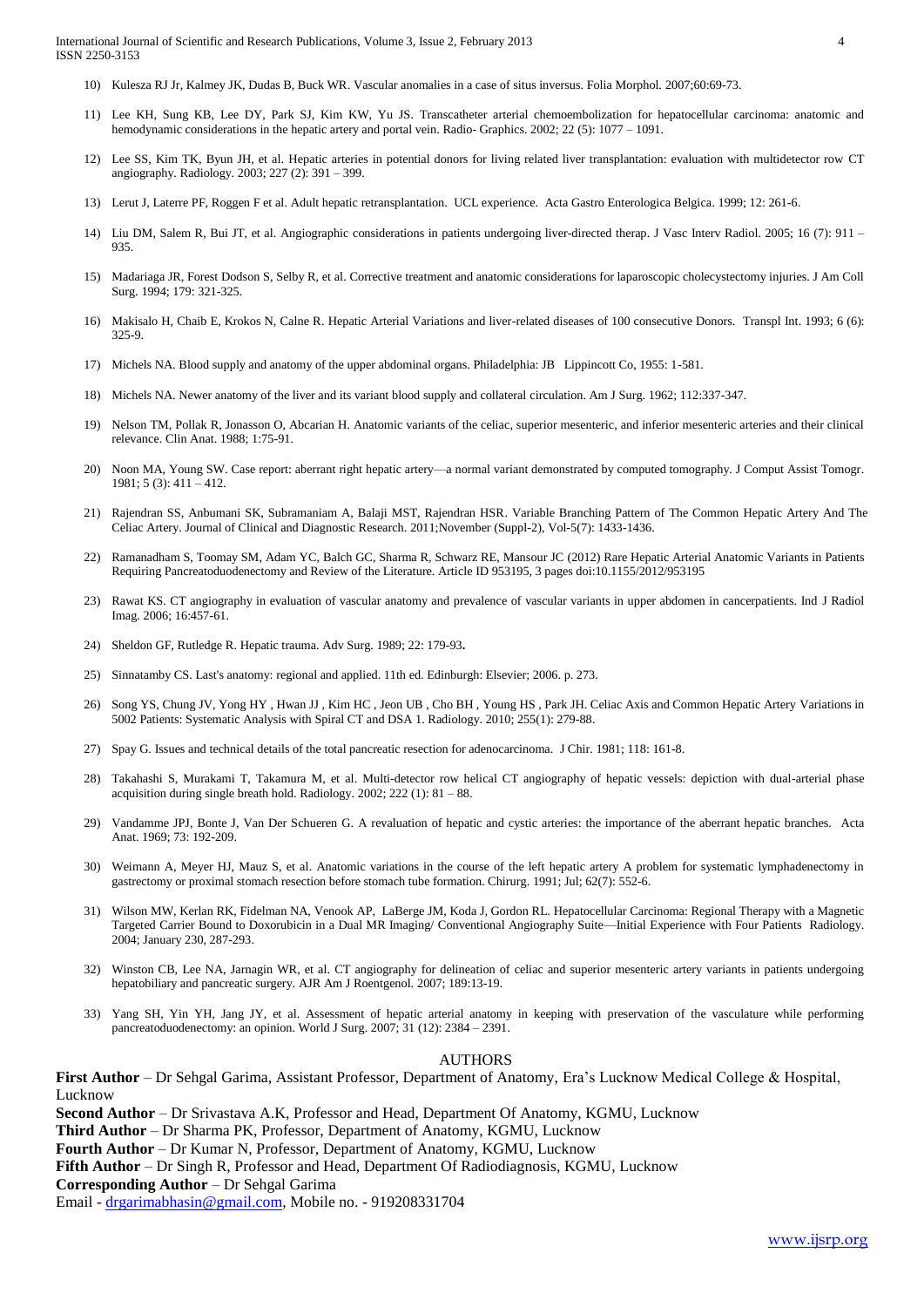

revealing normal anatomical origin of the common hepatic artery (CHA) from the celiac axis (CA).

#### **FIGURES**





**Figure:3** A 3D VR image showing absent common hepatic artery. LHA originates from LGA, RHA originates from SMA and GDA originates directly from the aorta.







**Figure:5** 3D Volume rendered image showing RHA originating from the Proper hepatic artery.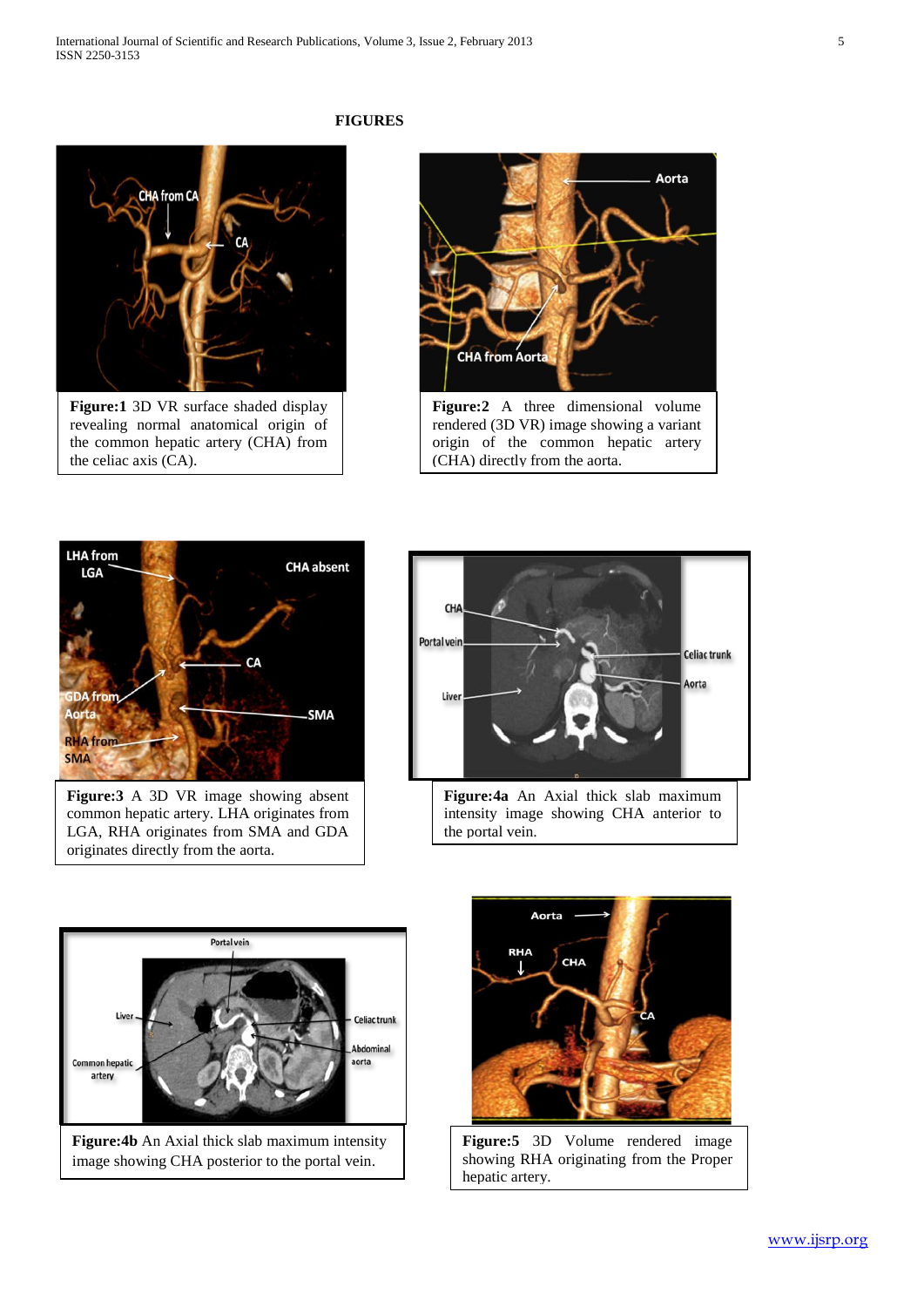International Journal of Scientific and Research Publications, Volume 3, Issue 2, February 2013 6 ISSN 2250-3153



**Figure:6** 3D VR image showing replaced origin of the right hepatic artery (Rep. RHA) from SMA.





**Figure: 8** 3D VR image showing replaced right hepatic artery (Rep.RHA) taking origin from the gastro duodenal artery

(GDA).



**Figure: 9** Axial MIP image showing course of normal and accessory RHAs in relation to portal vein.



**Figure: 10** 3D VR reformatted image showing origin of the left hepatic artery (LHA) from the proper hepatic artery (PHA).



**Figure: 11** 3D VR reformatted image showing a variant origin of the left hepatic artery (LHA) from the common hepatic artery (CHA).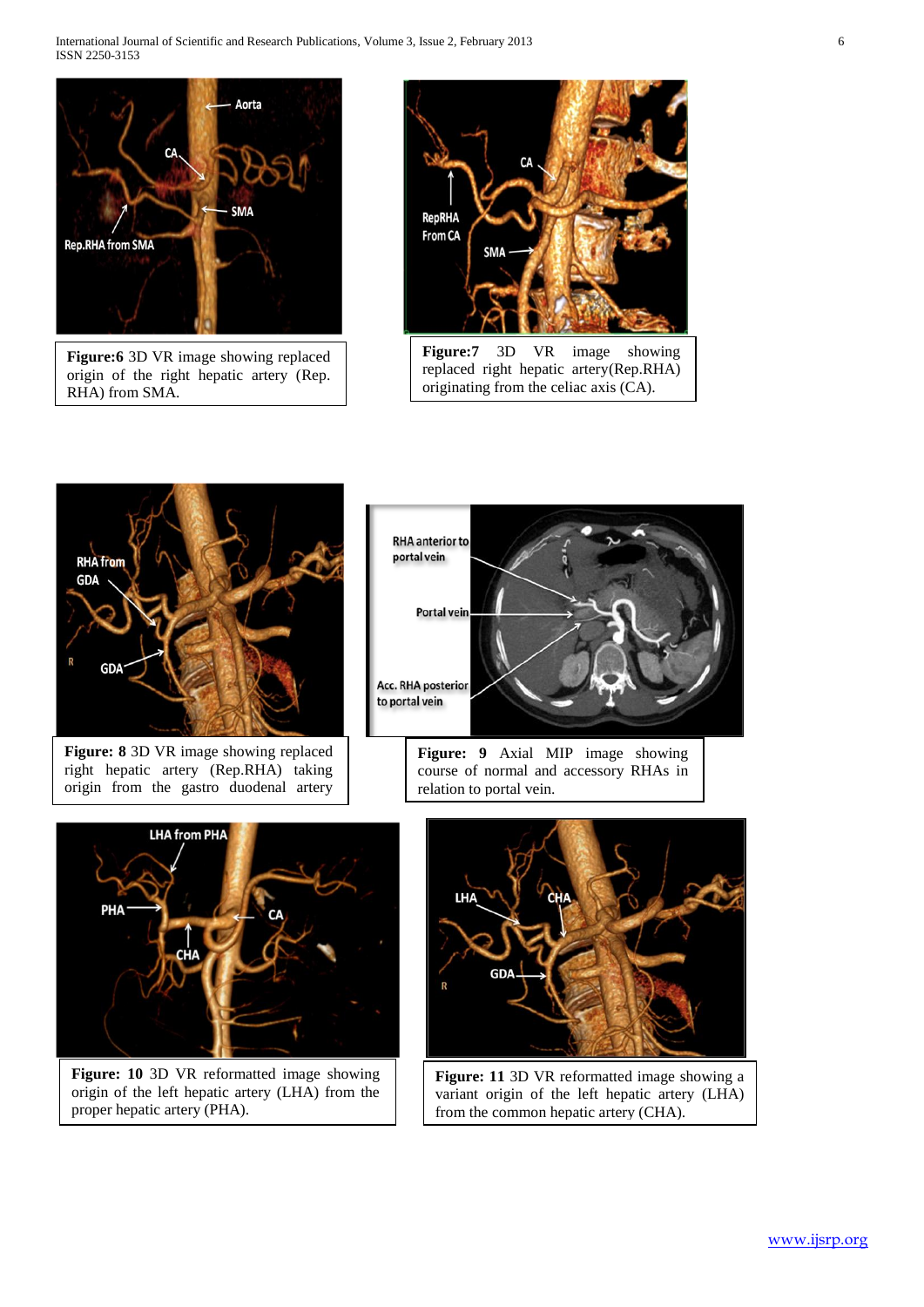

**Fig.12** 3D VR image showing replaced left hepatic artery (Rep.LHA) from the left gastric artery (LGA).

# **TABLES**

**TABLE -1 Prevalence of various sites of origin of the common hepatic artery according to gender**

| Name of the source<br>vessel | <b>Males</b><br>$(n=28)$ |       |     | <b>Females</b><br>(n=21) | Total *<br>(n=49) |       |
|------------------------------|--------------------------|-------|-----|--------------------------|-------------------|-------|
|                              | no.                      | %     | no. | %                        | no.               | %     |
| <b>Celiac trunk</b>          | 27                       | 96.43 | 20  | 95.24                    | 47                | 95.92 |
| Aorta                        | 1                        | 3.57  | 1   | 4.76                     | 2                 | 4.08  |

 **\* The common hepatic artery was absent in one case.**

## **TABLE - 2**

 **Prevalence of various sources of origin of the normal, replaced and accessory right hepatic arteries from different sites and according to gender** 

| Source of origin of the right hepatic artery<br>(RHA) | <b>Males</b> | (n=29) | <b>Females</b><br>$(n=21)$ |          | Total | (n=50)        |
|-------------------------------------------------------|--------------|--------|----------------------------|----------|-------|---------------|
| Single right hepatic artery                           | no.          | %      | no.                        | %        | no.   | %             |
| From proper hepatic artery                            | 19           | 65.52  | 17                         | 80.95    | 36    | 72            |
| <b>Replaced RHA from superior mesenteric</b>          |              |        |                            |          |       |               |
| artery                                                | 4            | 13.78  | 1                          | 4.76     | 5     | 10            |
| <b>Replaced RHA from celiac artery</b>                | 1            | 3.45   | 0                          | 0        | 1     | $\mathcal{P}$ |
| <b>Replaced RHA from gastroduodenal artery</b>        |              |        |                            |          |       |               |
|                                                       | $\mathbf{1}$ | 3.45   | 0                          | $\Omega$ | 1     | 2             |
| <b>TOTAL</b>                                          | 25           | 86.20  | 18                         | 85.71    | 43    | 86            |